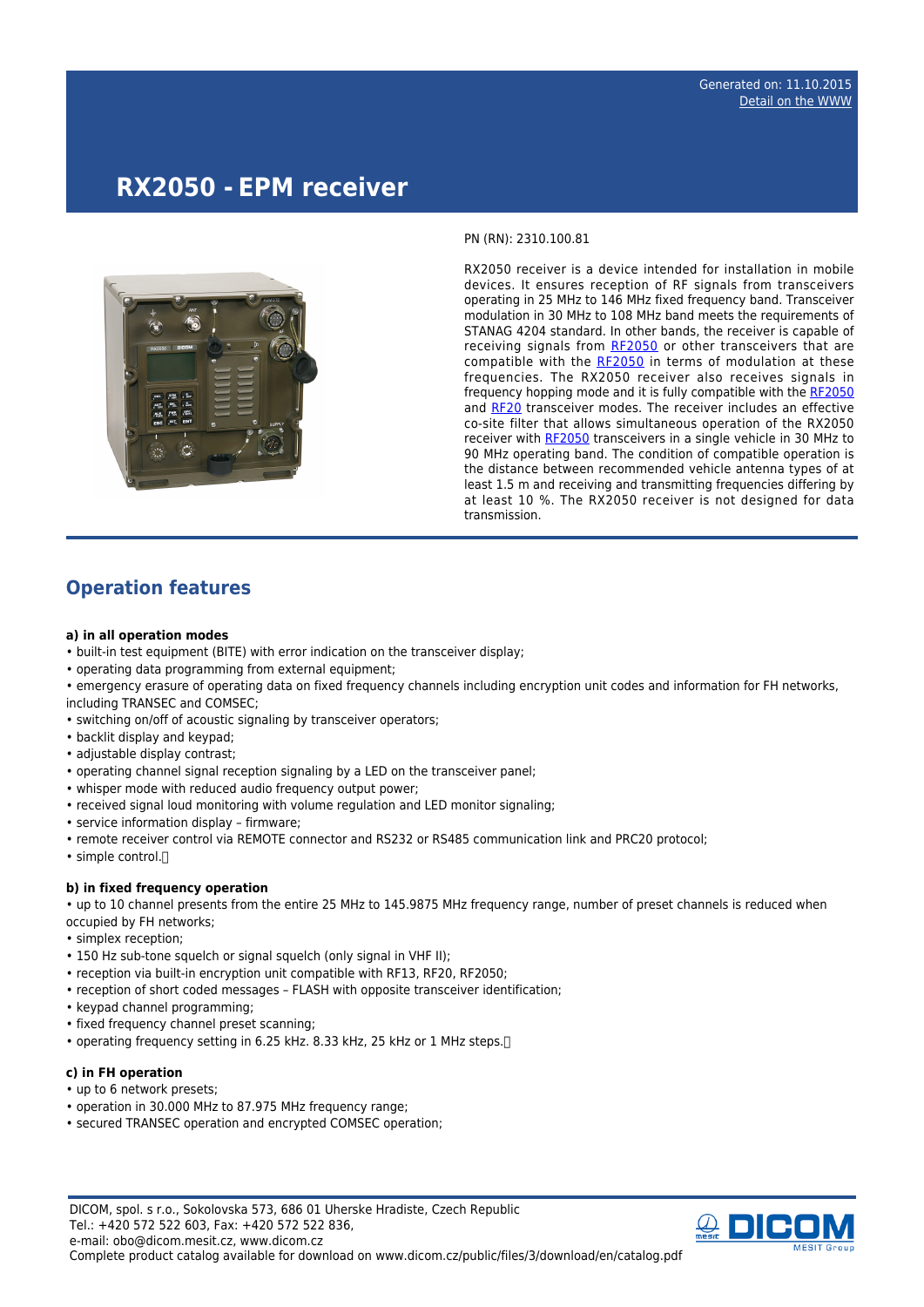- compatible with RF20, RF2050 transceivers;
- HLC, HLG and 121.500 MHz (HLA) frequency monitoring;
- optional frequency hopping operating modes FH, DFF, FCS and MIX with quick transition to HLC, HLG or HLA reception;
- reception of alert message to all network users;
- reception of selective communication from MASTER transceiver;
- reception of short text messages (maximum 156 characters);
- INTERLEAVING switching off for close-to-the-limits communication.

### **Technical parameters**

| <b>BASIC SPECIFICATION</b>                                                                  |                                                |
|---------------------------------------------------------------------------------------------|------------------------------------------------|
| Operating frequency                                                                         | 25 MHz to 145.9875 MHz                         |
| Nominal input impedance                                                                     | 50 $\Omega$                                    |
| Frequency sub-bands                                                                         |                                                |
| HF                                                                                          | 25 MHz to 29.975 MHz                           |
| VHF I                                                                                       | 30 MHz to 108 MHz                              |
| VHF II                                                                                      | 117.975 to 140 MHz                             |
| <b>VHF III</b>                                                                              | 140.025 to 145.9875 MHz                        |
| Type of received modulation                                                                 |                                                |
| HF                                                                                          | F3E (FM)                                       |
| VHF I                                                                                       | F3E (FM)                                       |
| VHF II                                                                                      | A3E (AM)                                       |
| <b>VHF III</b>                                                                              | F3E (FM)                                       |
| Channel spacing                                                                             |                                                |
| HF                                                                                          | 25 kHz                                         |
| VHF I                                                                                       | 25 kHz; 12.5 kHz; 6.25 kHz                     |
| VHF II                                                                                      | 25 kHz; 8.33 kHz                               |
| <b>VHF III</b>                                                                              | 25 kHz; 12.5 kHz                               |
| Number of operating channels for 25 kHz channel spacing                                     |                                                |
| HF                                                                                          | 200                                            |
| VHF I                                                                                       | 3121                                           |
| VHF II                                                                                      | 882                                            |
| <b>VHF III</b>                                                                              | 239                                            |
| Number of preset channels                                                                   | up to 10                                       |
| Number of frequency-hopping channels                                                        | up to 6                                        |
| <b>RECEIVER SPECIFICATIONS</b>                                                              |                                                |
| Receiver sensitivity                                                                        |                                                |
| 25 MHz to 29,975 MHz                                                                        | $0.6 \mu V$                                    |
| 30 MHz to 90 MHz                                                                            | $0.7 \mu V$                                    |
| 90.00625 MHz to 108 MHz                                                                     | $0.5 \mu V$                                    |
| 117.975 MHz to 140 MHz                                                                      | $0.5 \mu V$                                    |
| 140.025 MHz to 145.9875 MHz                                                                 | $0.5 \mu V$                                    |
| Dynamic two-signal selectivity for adjacent channel                                         | min. 57 dB                                     |
| Suppression of intermediate frequencies                                                     | min. 80 dB                                     |
| Suppression of image-channel frequencies                                                    | min. 60 dB                                     |
| Suppression of spurious receptions at $> 10$ % detuning from operating frequency min. 70 dB |                                                |
| AUDIO FREQUENCY OUTPUT SPECIFICATIONS                                                       |                                                |
| Range of effectively transmitted frequencies                                                |                                                |
| narrow band audio                                                                           | 300 Hz to 3000 Hz                              |
| wide band audio                                                                             | 10 Hz to 11000 Hz                              |
| Audio frequency levels on AF connector                                                      |                                                |
| narrow band audio                                                                           | min. 200 mW, adjustable level up to 8 $\Omega$ |

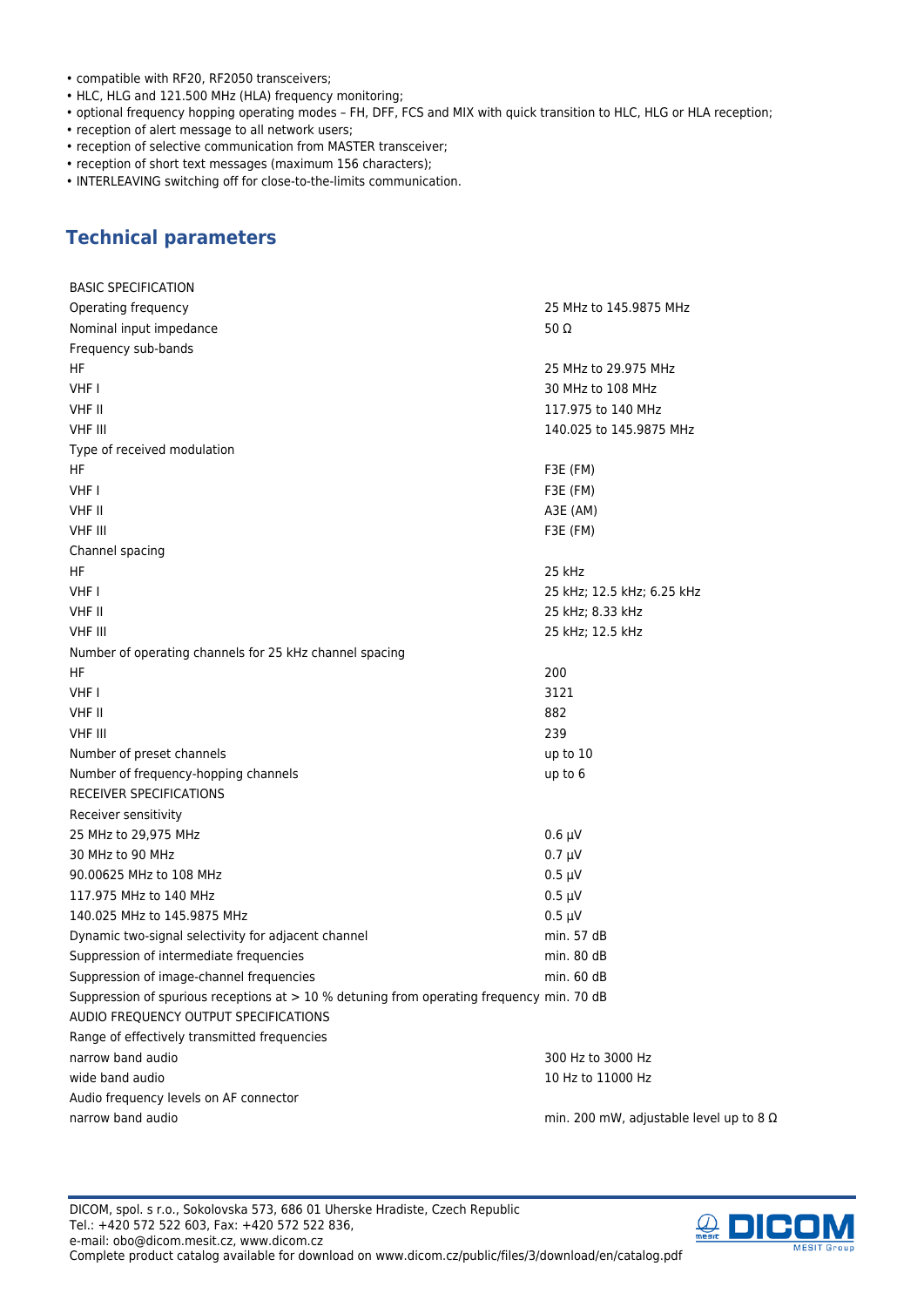wide band audio 1000 mV, constant level up to 600 Ω Acoustic pressure of the built-in speaker min. 85 dB at maximum volume Non-linear distortion factor and the state of the state of the state of the state of the state of the state of the state of the state of the state of the state of the state of the state of the state of the state of the sta POWER SUPPLY SPECIFICATIONS Nominal supply voltage 12 V or 24 V Limit supply voltage range 10 V to 33 V Maximum consumption 0.625 A at 24 V Consumption during synchronization hold up to 0.015 A from 24 V backup supply SPECIAL OPERATION MODES SPECIFICATIONS Range of operating frequencies in FH modes 30 MHz to 87.975 MHz Number of monitored frequencies in FH modes 3 (two programmable, third 121.5 MHz) Frequency hopping modes FH secure frequency hopping DFF secure digital fixed frequency FCS secure free channel search MIX mix mode FH + FCS Time to initial synchronization up to 5 s Synchronization hold 48 hours Synchronization hold with disconnected power supply 50 s Minimum number of operation frequencies in FH mode 1 Hopping rate 100 hops/s MECHANICAL SPECIFICATIONS Maximum dimensions 184 mm x 196 mm x 175 mm [w x h x d] Maximum weight up to 6.5 kg Resistances Operating temperature  $-40^{\circ}$  C to  $+70^{\circ}$ C Mechanical and climatic resistance according to MIL-STD-810E EMC immunity according to MIL-STD-461E Mains power immunity according to MIL-STD-1275B

### **Set**

EPM receiver set RX2050 - (2310.000.81)

## **Documentation**

RX2050 operating instructions 2310.010.81 RF2050 short operating instructions 2310.011.12

### **Accessories**

| Mobile set frame       | (7007.100.14)          |
|------------------------|------------------------|
| Handset                | RF13.3 - (2022.100.52) |
| Handset holder         | (2026.700.01)          |
| Power supply cable 3 m | (1050.126.02)          |
| Grounding              | (1050.993.01)          |

DICOM, spol. s r.o., Sokolovska 573, 686 01 Uherske Hradiste, Czech Republic Tel.: +420 572 522 603, Fax: +420 572 522 836, e-mail: obo@dicom.mesit.cz, www.dicom.cz Complete product catalog available for download on www.dicom.cz/public/files/3/download/en/catalog.pdf

narrow band audio min. 775 mV, constant level up to 600 Ω

1.25 A at 12 V